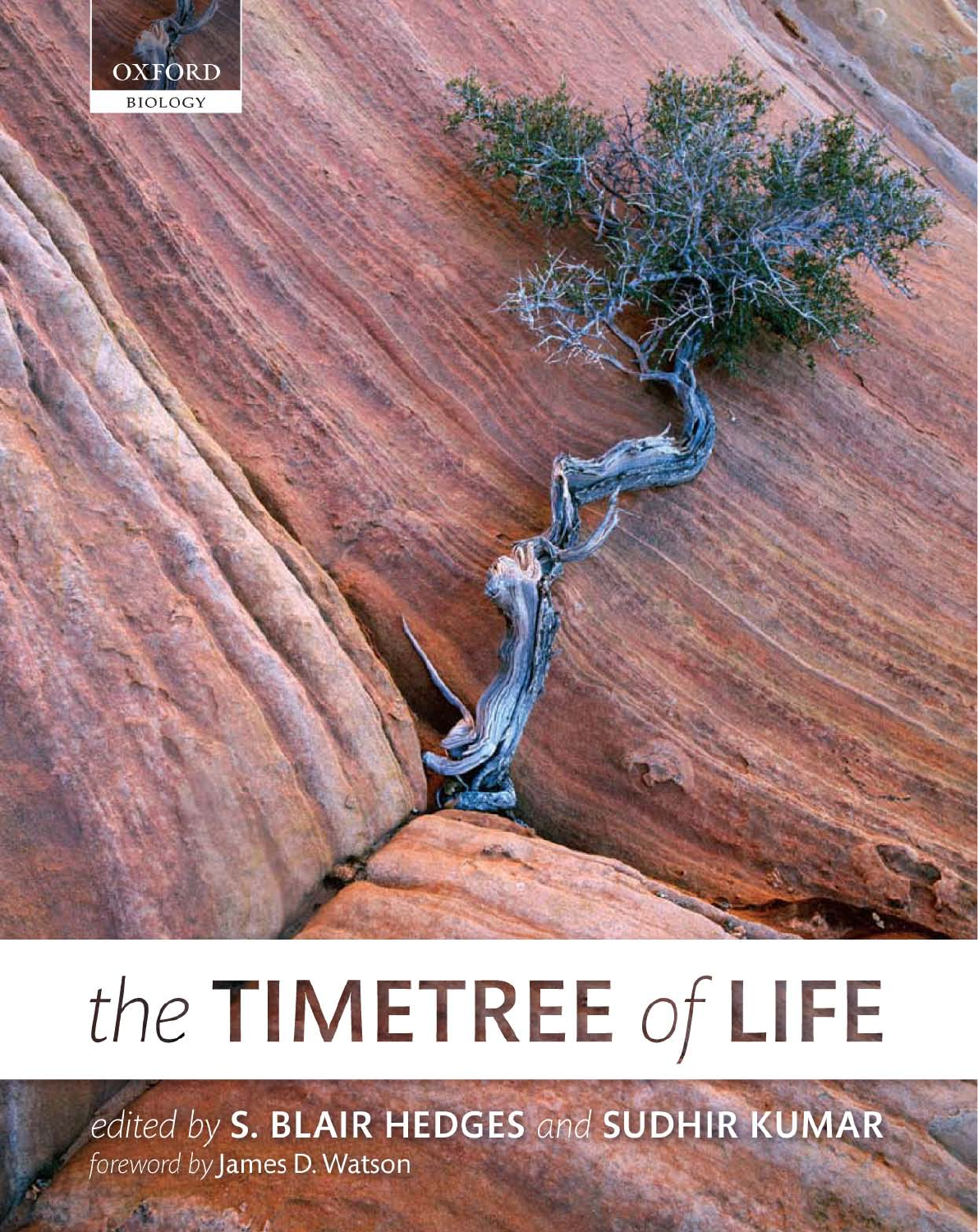# Primates (Primates)

# *Michael E. Steiper* a,b,*\* and Nathan M. Young*<sup>c</sup>

a Department of Anthropology, Hunter College of the City University of New York, 695 Park Avenue, New York, NY 10065, USA; bPrograms in Anthropology and Biology, The Graduate Center of the City University of New York, 365 Fifth Avenue, New York, NY 10016, USA; c University of California at San Francisco, 1001 Portrero Avenue, San Francisco, CA 94110, USA

\*To whom correspondence should be addressed (msteiper@hunter. cuny.edu)

# Abstract

The Order Primates (ca. 350 species) consists of six major extant groups: lemurs, lorises, tarsiers, New World monkeys, Old World monkeys, and apes (including humans). These groups are organized into two suborders: strepsirrhines (lemurs, lorises) and haplorrhines (tarsiers, monkeys, apes, and humans). The timetree indicates that these two suborders diverged before the Mesozoic–Cenozoic boundary at about 78 million years ago (Ma), with individual families mostly diversifying during the later Paleogene (~45 Ma) and early Neogene (20 Ma).

Living primates comprise an order of placental mammals characterized by forward facing eyes, a petrosal-derived auditory bulla, grasping hands and feet, nails instead of claws, a large brain relative to body size, and a slow life history (1). There are over 350 extant primate species (*2*) (Fig. 1). Aside from our own widely distributed species, primates are native to habitats throughout Central and South America, Africa, and Asia. Here, molecular divergence times of the 15 extant primate families (*2*) are reviewed.

Currently, there is general consensus on the overall shape and structure of the subordinal through familylevel phylogeny of the primates, with some exceptions (Fig. 2) (*3–6*). Lemurs and lorises, collectively known as the strepsirrhines, are united by the presence of derived features including a toothcomb and grooming claw. Within the lemurs, there is as yet no consensus on the relationships among the five extant families, except that Daubentoniidae is likely to be the most basal taxon based on molecular evidence (7). Therefore, we represent the relationships among the remaining four families as

a polytomy and use the oldest date for included nodes given in each study (*8–10*).

The phylogenetic position of Tarsiidae is perhaps the most enigmatic within the primates. Tarsiers have been linked to strepsirrhines based on overall adaptive similarities (*6*). However, shared-derived morphological traits, such as a continuous lip, link this lineage with anthropoids (monkeys and apes) in the Suborder Haplorrhini (*5*). Although there is some discordance among molecular studies, recent work on short interspersed nuclear elements (SINEs) support a taxon Haplorrhini (*11, 12*), which we use here. Extant anthropoids, composed of platyrrhines (New World monkeys) and catarrhines (Old World apes and monkeys), have a fused mandibular symphysis and complete postorbital closure. Platyrrhines have broad nostrils, three premolars, and lack a tympanic tube.

In studies of platyrrhine molecular phylogenetics there is disagreement as to the most basal taxon (*13*), although SINEs support Pitheciidae in this role (*14*). Here we represent this node as a trichotomy and use the deepest date for that node. For Aotidae, we choose to place this family with Cebidae because these families are phylogenetically linked in most molecular studies, although its exact position remains unresolved (*13*).



Fig. 1 A Chimpanzee (*Pan troglodytes*) from Gombe National Park, Tanzania. Credit: Martin N. Muller.

M. E. Steiper and N. M. Young. Primates (Primates). Pp. 482-486 in *The Timetree of Life*, S. B. Hedges and S. Kumar, Eds. (Oxford University Press, 2009).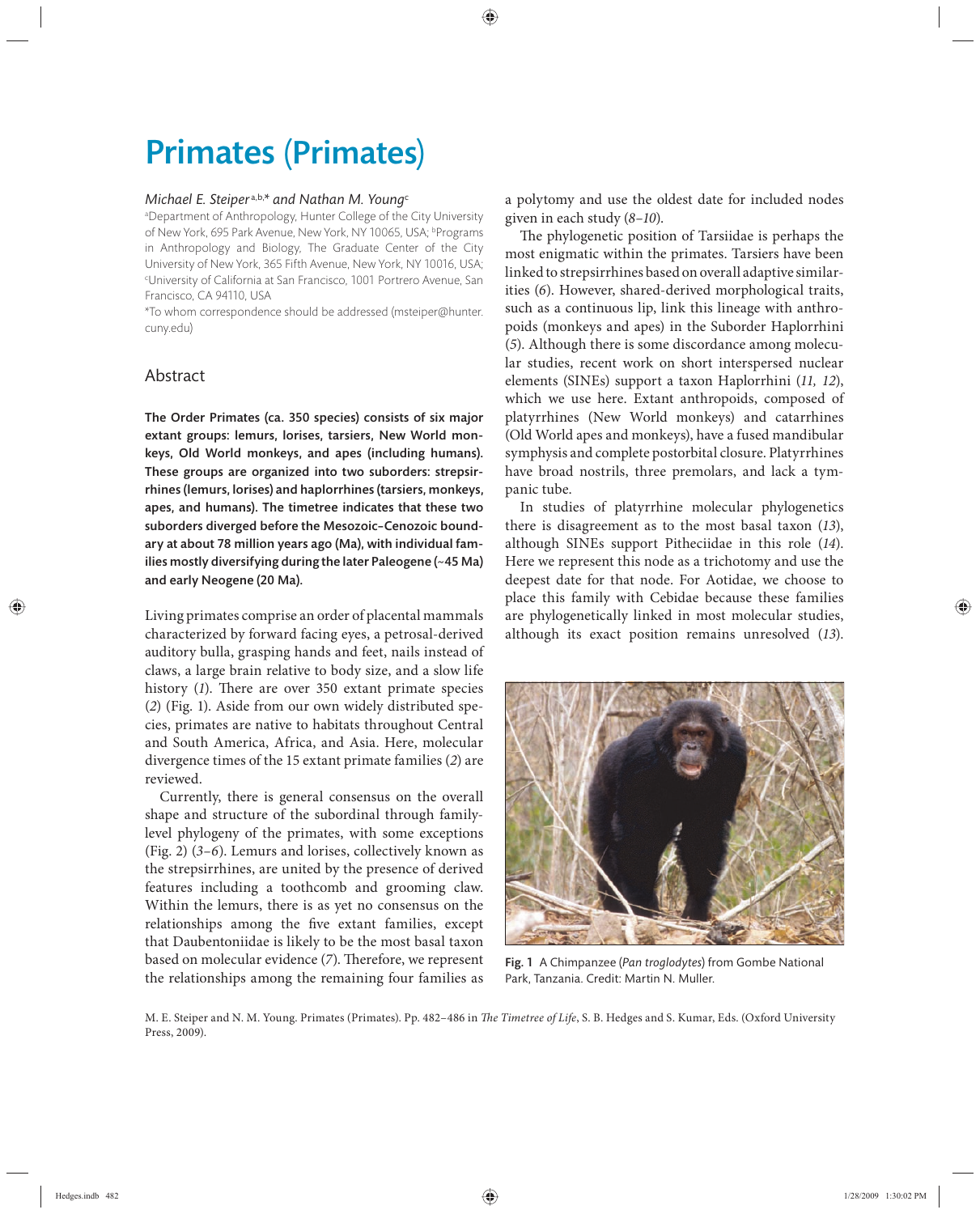

Fig. 2 A timetree of primates. Divergence times are shown in Table 1. *Abbreviations*: MZ (Mesozoic) and K (Cretaceous).

Catarrhines, composed of Old World monkeys (Cercopithecidae) and apes (Hominoidea; includes Hylobatidae and Hominidae), have narrow nostrils, a reduction in premolars, and a long and continuous tympanic tube. Cercopithecidae is distinguished by the presence of bilophodont molars and ischial tuberosities, whereas the hominoids lack tails and are larger bodied with relatively large brain size.

Beginning with its application to hominoids by Sarich and Wilson (*15*), the molecular clock approach has been widely applied to dating primate divergences. Despite this, few studies have comprehensively estimated all or most of the family-level nodes in a single analysis (*3, 10, 16–18*), focusing instead on resolving lower-level taxonomic units or areas of special interest (e.g., catarrhines, *19*). Within primates, there is extensive evidence for lineage specific rate variation, for example, the "hominoid slowdown" (20-23). This complicates the usage of the molecular clock and requires methods for its useful application within primates, including removal of nonclocklike genes from analyses (e.g., *24*), usage of "localclocks" (e.g., *3*), relaxation of a strict clock (e.g., *18*) using the methods of Thorne *et al.* (25, 26), and/or application of multiple fossil calibration points (e.g., *10*) (Table 1).

Although the oldest fossils bearing on the earliest divergence among living primates (divergence of strepsirrhines and haplorrhines) are known from the Paleocene and earliest Eocene (*27*), molecular clock studies continue to place that divergence event in the Upper Cretaceous (77.5 Ma) (*3, 10, 16–18, 28–30*). Many of these studies analyzed samples of genes from throughout the nuclear and mitochondrial genomes using a Bayesian dating method. These studies employed a range of fossil calibrations to date the crown primate node, including dates from outside of the primate radiation (*28, 30*), and both in- and outside of primates (*16–18*). Other studies chose to at least partly calibrate their trees within primates, at the strepsirrhine/haplorrhine divergence (*3, 10, 29, 31*). A date based solely from studies that did not constrain the node being timed results in a similar estimate (78.9 Ma vs. 77.5 Ma). A Cretaceous estimate for this node is also consistent with a date derived from a model based on primate fossil preservation (*32*).

The deepest divergence between the major extant strepsirrhine lineages is dated to 61.9 Ma, which is close to the Mesozoic–Cenozoic boundary (66 Ma). However, the earliest representatives of strepsirrhines are only known from the earliest part of the late Eocene (*33,*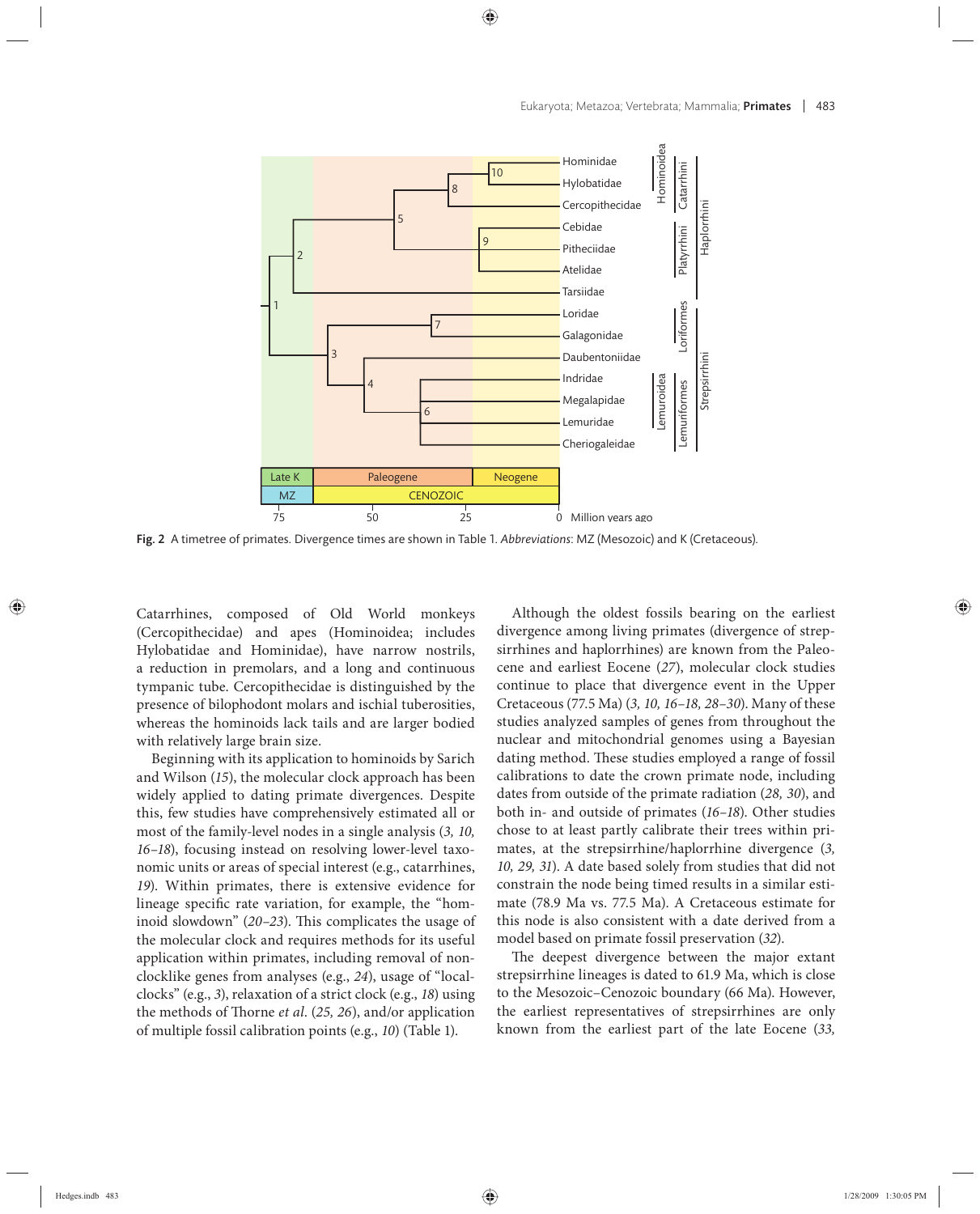#### 484 | THE TIMETREE OF LIFE

| <b>Timetree</b> |             | <b>Estimates</b> |                          |                          |                          |                   |                          |                          |                          |                          |                          |                          |
|-----------------|-------------|------------------|--------------------------|--------------------------|--------------------------|-------------------|--------------------------|--------------------------|--------------------------|--------------------------|--------------------------|--------------------------|
| Node            | <b>Time</b> | Ref. (3)<br>Time | Ref. (18)                |                          | Ref. (10)                |                   | Ref. (28)                | Ref. (17)                |                          | Refs. (29, 50)           | Ref. (16)                |                          |
|                 |             |                  | <b>Time</b>              | <b>CI</b>                | Time                     | <b>CI</b>         | Time                     | <b>Time</b>              | <b>CI</b>                | Time                     | Time                     | <b>CI</b>                |
|                 | 77.5        | 63               | 77.5                     | $93 - 66$                | 84.9                     | $90 - 77$         | 73.1                     | 77.2                     | $96 - 63$                | 78.9                     | 87.7                     | $88 - 85$                |
| 2               | 71.1        | 58               | $\overline{\phantom{a}}$ |                          | $\overline{\phantom{a}}$ | $\qquad \qquad -$ | 70.2                     | $\overline{\phantom{a}}$ | $\overline{\phantom{a}}$ | $\overline{\phantom{a}}$ | 85.0                     | $85 - 82$                |
| 3               | 61.9        | 50               | 57.1                     | $69 - 48$                | 68.5                     | $75 - 61$         | $\overline{\phantom{a}}$ | 59.6                     | $75 - 48$                | 60.4                     | 75.5                     | $76 - 71$                |
| 4               | 52.2        | 45               | $\overline{\phantom{a}}$ | $\overline{\phantom{a}}$ | 62.0                     | $73 - 58$         | $\qquad \qquad -$        | $\overline{\phantom{a}}$ | $\overline{\phantom{a}}$ | 49.6                     | $\overline{\phantom{a}}$ | $\overline{\phantom{a}}$ |
| 5               | 44.2        | 45               | 42.9                     | $51 - 36$                | 49.4                     | $56 - 44$         | 37.5                     | 43.6                     | $50 - 37$                | 37.0                     | 54.1                     | $54 - 50$                |
| 6               | 37.1        | 28               | 40.9                     | $51 - 32$                | 42.3                     | $50 - 35$         | $\overline{a}$           |                          |                          | $\overline{\phantom{0}}$ | $\overline{\phantom{m}}$ |                          |
| $\overline{7}$  | 34.2        | 23               | $\overline{\phantom{a}}$ | $\overline{\phantom{a}}$ | 39.1                     | $42 - 38$         |                          |                          |                          | $\overline{\phantom{a}}$ | 40.5                     | $41 - 32$                |
| 8               | 29.6        | 25               | 30.5                     | $36 - 26$                | 34.7                     | $38 - 32$         | 25.5                     | 28.1                     | $34 - 24$                | 26.8                     | 36.6                     | $37 - 34$                |
| 9               | 21.4        | 25               | 20.8                     | $26 - 17$                | $\overline{\phantom{a}}$ |                   | $\overline{a}$           | 20.1                     | $25 - 15$                | 16.8                     | 24.5                     | $25 - 21$                |
| 10              | 18.8        | 18               |                          |                          |                          |                   | 15.6                     | 17.9                     | $23 - 14$                | $\overline{\phantom{0}}$ | 23.5                     | $24 - 22$                |

Table 1. Divergence times (Ma) and 95% confidence/credibility (CI) intervals among primates.

Note: Node times in the timetree represent the mean of time estimates from different studies. The time estimates of Goodman et al. (3) are based on globin and IRBP sequence data with the calibrations given. No CIs were indicated. Steiper and Young (18) used an alignment of contiguous genomic sequence data with calibrations from within and outside of primates. Credibility intervals are given. Yoder and Yang (10) used multiple independent mitochondrial and nuclear data sets in the context of calibrations including primates (90.0–63.0 Ma), Galagonidae–Loridae (42.0–38.0 Ma), and Catarrhini (38.0–32.0 Ma). Non-primate calibrations were also used. Credibility intervals are given. Hasegawa et al. (28) reanalyzed the data of Murphy et al. (49), which comprises multiple independent mitochondrial and nuclear data sets, using non-primate calibrations. Eizirik et al. (17) also analyzed the data set of Murphy et al. (49), but with additional taxa. Calibrations included 50.0–36.0 Ma for the anthropoid node, <26.0 Ma for the platyrrhine node, and >23.0 Ma for the catarrhine node. The 95% confidence intervals are given. Both Poux et al. (29, 50) studies used multiple independent mitochondrial and nuclear data sets, in the context of a calibration at the root primate node from 90.0 to 63.0 Ma and a host of non-primate calibrations. In one of the two studies a hominoid– cercopithecoid calibration was also used (35.0–32.5 Ma) (50). Bininda-Emonds et al. (16) dated a very large and taxon-rich data set comprising multiple independent mitochondrial and nuclear loci and multiple calibrations, including a >44.5 Ma date for the haplorhine node.

34). Among the Malagasy primates, studies yielded an average estimate of 52.2 Ma for the deepest divergence of Daubentoniidae from the remaining lemur families. The deepest node within the remaining four families of lemurs is dated to 37.1 Ma, also based on three studies. Two of these converged at similar dates using different calibration points and data sets [40.9 Ma (*18, 35*) and 42.3 Ma (10)]. The divergence of Loridae and Galagonidae is estimated at 34.2 Ma. This result is particularly interesting because the aforementioned fossils (*Karanisia* and *Saharagalago*) belong to the Loriformes and are dated to  $\sim$ 37 Ma (33, 34). This is the only example where fossil evidence for a taxon antedates the mean given in Table 1. However, this divergence may have occurred earlier than 34.2 Ma. Only three of the studies estimated a date for this node and one used a calibration point for the strepsirrhine/haplorrhine divergence of 63.0 Ma (*3*), which may be too young. Indeed, although Yoder and Yang (*10*) calibrated the divergence of Loridae and Galagonidae at 42.0–38.0 Ma based on this fossil evidence, in an earlier study where this divergence was not constrained, they

estimated the node at 40.5 Ma (*8*). Based on all of the evidence, this divergence date is likely to be closer to ~40 Ma.

The earliest divergence within haplorrhines is estimated to be 71.1 Ma. The oldest members of Tarsiidae, *Tarsius eocaenus* and *Xanthorhysis*, are dated to the middle Eocene, ~45 Ma, while the earliest stem anthropoid, *Eosimias*, is similar in age (36, 37). Therefore, the molecular estimate for the divergence date of this node is at least 20 Ma older than the earliest fossil evidence. This suggests that the diversification of primates belonging to living groups may have occurred substantially within the Cretaceous, opening a range of interesting biogeographical questions (*38*).

Based on eight studies, anthropoids are estimated to have split into Platyrrhini and Catarrhini at 44.2 Ma. The earliest catarrhine is *Catopithecus* (35–34 Ma) (33) and the earliest platyrrhine is *Branisella* (26–25 Ma) (*39*). The oldest members of the living platyrrhine radiation come from the early Miocene of South America (*6*) and a date of 21.4 Ma for the divergence of the living families of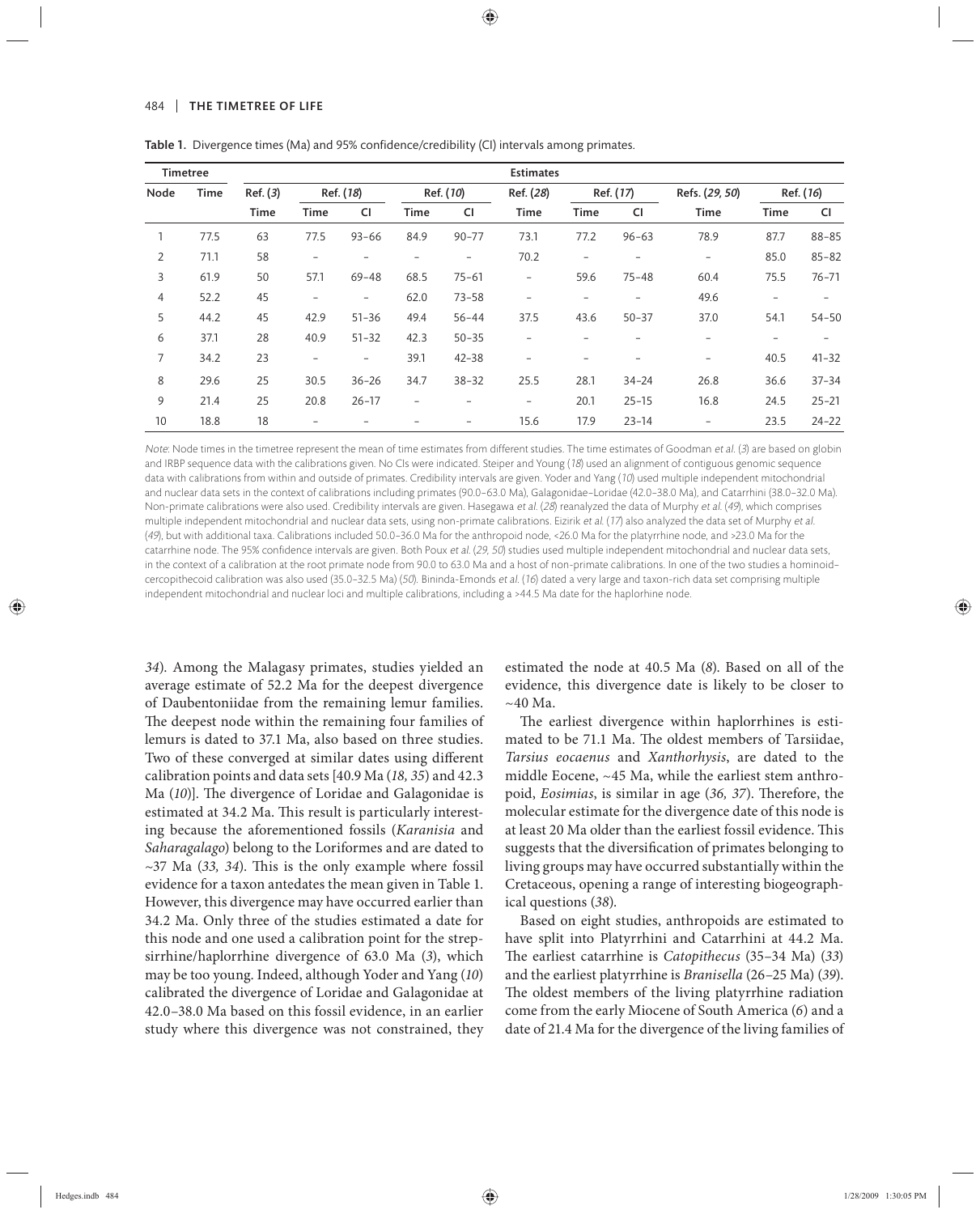platyrrhines fits well with these fossil data. The estimate for the split of platyrrhines from catarrhines at ~44 Ma and the diversification of the living platyrrhine families at ~21 Ma indicates that the ancestor of New World monkeys migrated to South America sometime during this period. This is particularly interesting, as South America was an island continent during this time. While it is unresolved whether platyrrhine primates derive from North America or Africa, current evidence favors the latter (*6*).

The divergence of the catarrhine groups Hominoidea and Cercopithecidae is estimated to have occurred 29.6 Ma. The oldest cercopithecoids are *Victoriapithecus* and *Prohylobates*, dated from the early to middle Miocene, 19–12 Ma (*40*), while the oldest hominoids are *Proconsul* and *Morotopithecus*, both dated to  $\sim$ 20 Ma (41, 42). The fossil record of Africa between 29 and 21 Ma contains few good localities preserving primates. A single hominoid-like fossil (*Kamoyapithecus*) is dated 27.8–23.9 Ma (43), but the affinities linking this specimen to apes are not diagnostic, making its relevance unclear. Within hominoids, Hylobatidae is estimated to have diverged from Hominidae at 18.8 Ma.

The molecular estimates reported here are generally concordant with each other and for the most part are consistent with a timetree based on fossils. However, there are some nodes where molecular estimates greatly exceed the earliest fossil evidence of a taxon. For example, both crown primates and haplorrhines are estimated to originate before the Mesozoic–Cenozoic boundary, while hominoids and cercopithecoids are estimated to have diverged in the earlier part of the Oligocene (~30 Ma). In these instances, molecular estimates are anywhere from 20% to 30% older than those derived from fossil evidence. There are several nonexclusive and potentially overlapping reasons for this result. Critical portions of the fossil record may be undersampled (*44*), taxa may lack recognizable characters near their origins (*45*), and homoplasy may make diagnostic traits unreliable (e.g., *46*). Alternatively, current molecular estimation techniques may not accurately model important sources or patterns of rate variance that differentially affect these particular nodes (e.g., *47, 48*). A combination of paleontological fieldwork targeted on underrepresented portions of the fossil record and empirical research on rates of molecular evolution will help to resolve these areas of contention.

## Acknowledgment

We thank E. Seiffert for comments.

# References

- 1. D. T. Rasmussen, in *The Primate Fossil Record*, W. Hartwig, Ed. (Cambridge University Press, Cambridge, 2002), pp. 203–220.
- 2. C. P. Groves, *Primate Taxonomy* (Smithsonian Institution Press, Washington, DC, 2001).
- 3. M. Goodman *et al.*, *Mol. Phylogenet. Evol.* **9**, 585 (1998).
- 4. A. Purvis, *Philos*. *Trans. Roy. Soc. Lond. B Biol. Sci.* **348**, 405 (1995).
- 5. J. Shoshani, C. P. Groves, E. L. Simons, G. F. Gunnell, *Mol. Phylogenet. Evol.* **5**, 102 (1996).
- 6. J. G. Fleagle, *Primate Adaptation and Evolution*, 2nd ed. (Academic Press, San Diego, 1999).
- 7. M. DelPero, L. Pozzi, J. C. Masters, *Folia Primatol.* (Basel) **77**, 434 (2006).
- 8. Z. Yang, A. Yoder, *Syst. Biol*. **52**, 705 (2003).
- 9. A. D. Yoder, M. Cartmill, M. Ruvolo, K. Smith, R. Vilgalys, *Proc. Natl. Acad. Sci. U.S.A.* **93**, 5122 (1996).
- 10. A. D. Yoder, Z. Yang, *Mol. Ecol*. **13**, 757 (2004).
- 11. J. Schmitz, M. Ohme, H. Zischler, *Genetics* **157**, 777 (2001).
- 12. J. Schmitz, C. Roos, H. Zischler, *Cytogenet. Genome Res*. **108**, 26 (2005).
- 13. J. C. Opazo, D. E. Wildman, T. Prychitko, R. M. Johnson, M. Goodman, *Mol. Phylogenet. Evol*. **40**, 274 (2006).
- 14. D. A. Ray *et al.*, *Mol. Phylogenet. Evol*. **35**, 117 (2005).
- 15. V. M. Sarich, A. C. Wilson, *Science* **158**, 1200 (1967).
- 16. O. R. Bininda-Emonds *et al.*, *Nature* **446**, 507 (2007).
- 17. E. Eizirik, W. J. Murphy, M. S. Springer, S. J. O'Brien, in *Anthropoid Origins: New Visions*. C. F. Ross, R. F. Kay, Eds. (Kluwer Academic/Plenum Publishers, New York, 2004), pp. 45–64.
- 18. M. E. Steiper, N. M. Young, *Mol. Phylogenet. Evol*. **41**, 384 (2006).
- 19. R. L. Raaum, K. N. Sterner, C. M. Noviello, C. B. Stewart, T. R. Disotell, *J. Hum. Evol.* **48**, 237 (2005).
- 20. M. Goodman, J. Barnabas, G. Matsuda, G. W. Moore, *Nature* **233**, 604 (1971).
- 21. W. H. Li, M. Tanimura, *Nature* **326**, 93 (1987).
- 22. M. E. Steiper, N. M. Young, T. Y. Sukarna, *Proc. Natl. Acad. Sci. U.S.A.* **101**, 17021 (2004).
- 23. S. Yi, D. L. Ellsworth, W. H. Li, *Mol. Biol. Evol*. **19**, 2191 (2002).
- 24. S. Kumar, S. B. Hedges, *Nature* **392**, 917 (1998).
- 25. J. L. Thorne, H. Kishino, *Syst. Biol.* 51, 689 (2002).
- 26. J. L. Thorne, H. Kishino, I. S. Painter, *Mol. Biol. Evol.* 15, 1647 (1998).
- 27. D. T. Rasmussen, in *Handbook of Paleoanthropology*, W. Henke, I. Tattersall, Eds. (Springer, Berlin, 2007).
- 28. M. Hasegawa, J. L. Thorne, H. Kishino, *Genes Genet. Syst.* **78**, 267 (2003).
- 29. C. Poux *et al.*, *Syst. Biol*. **54**, 719 (2005).
- 30. M. S. Springer, W. J. Murphy, E. Eizirik, S. J. O'Brien, *Proc. Natl. Acad. Sci. U.S.A.* **100**, 1056 (2003).